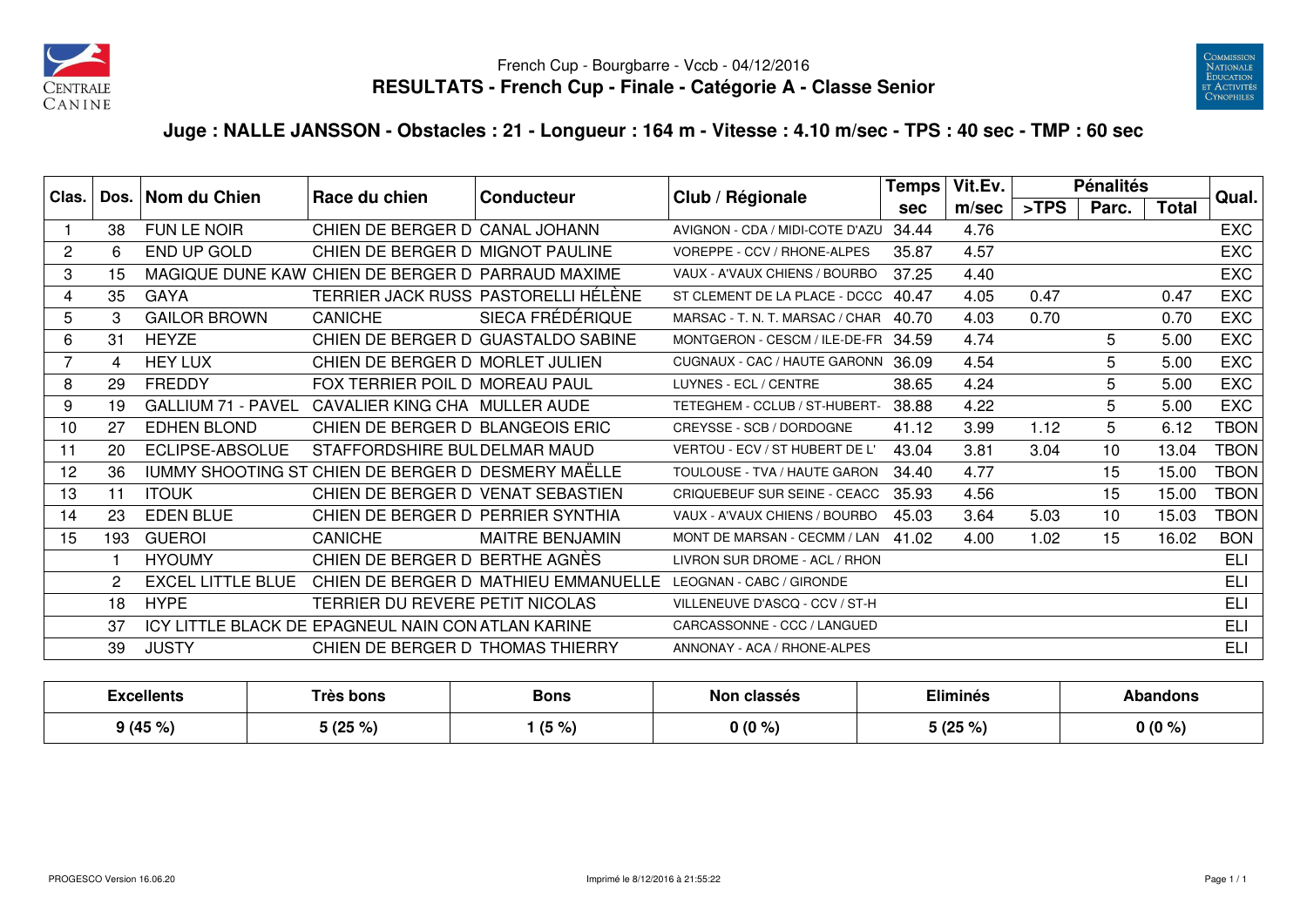



## **Juge : NALLE JANSSON - Obstacles : 21 - Longueur : 167 m - Vitesse : 4.18 m/sec - TPS : 40 sec - TMP : 60 sec**

| Clas.        |    | Dos.   Nom du Chien    | Race du chien                                      | <b>Conducteur</b>                      | Club / Régionale                                                   | Temps      | Vit.Ev. |         | <b>Pénalités</b> |              | Qual.       |
|--------------|----|------------------------|----------------------------------------------------|----------------------------------------|--------------------------------------------------------------------|------------|---------|---------|------------------|--------------|-------------|
|              |    |                        |                                                    |                                        |                                                                    | <b>sec</b> | m/sec   | $>$ TPS | Parc.            | <b>Total</b> |             |
|              | 67 |                        | ALICE AUS ENYY'S KEKELPIE AUSTRALIEN MULLER NATHAN |                                        | ERSTEIN - TCCE / BAS RHIN                                          | 34.36      | 4.86    |         |                  |              | <b>EXC</b>  |
| $\mathbf{2}$ | 47 | <b>HICEBERG</b>        | EPAGNEUL BRETON TRAVERSAZ INGRID                   |                                        | ST GENIX SUR GUIERS - ECGSG /                                      | 37.90      | 4.41    |         |                  |              | <b>EXC</b>  |
| 3            | 43 | CAUNEILLE              | BERGER DES PYREN VELOSO SERGE                      |                                        | MARTIGUES - CCVP / MIDI-COTE D'                                    | 40.89      | 4.08    | 0.89    |                  | 0.89         | <b>EXC</b>  |
| 4            | 71 |                        | RED MAGIC STAR WA RETRIEVER DE LA NOAVERTY AXELLE  |                                        | VERTOU - ECV / ST HUBERT DE L'                                     | 43.44      | 3.84    | 3.44    |                  | 3.44         | EXC         |
| 5            | 76 | <b>F'KAYA BLUE</b>     |                                                    | CHIEN DE BERGER D LEBOUCQ CAROLINE     | BOUGLAINVAL - CCVM / CENTRE                                        | 44.68      | 3.74    | 4.68    |                  | 4.68         | <b>EXC</b>  |
| 6            | 61 | <b>HELIUM</b>          | <b>CANICHE</b>                                     | <b>MAITRE BENJAMIN</b>                 | MONT DE MARSAN - CECMM / LAN                                       | 34.90      | 4.79    |         | 5                | 5.00         | <b>EXC</b>  |
|              | 50 | <b>GRIOTTE</b>         |                                                    |                                        | CHIEN DE BERGER D NOVE-JOSSERAND GENEBELLEVILLE SUR SAONE - GCDB / | 36.92      | 4.52    |         | 5                | 5.00         | <b>EXC</b>  |
| 8            | 46 |                        | JA-DOWN LOVERS R CHIEN DE BERGER D ANCERET SAMUEL  |                                        | ST OUEN EN BELIN - ASAEC / MAIN                                    | 36.99      | 4.51    |         | 5                | 5.00         | <b>EXC</b>  |
| 9            | 55 | <b>DJANGA</b>          | BERGER DES PYREN DEGAINE TIPHAINE                  |                                        | VILLENEUVE SUR LOT - FADA'GILI                                     | 37.47      | 4.46    |         | 5                | 5.00         | <b>EXC</b>  |
| 10           | 72 | <b>EBENE</b>           | BERGER DES PYREN BRUNEL BRIGITTE                   |                                        | LA TOUR DU CRIEU - CCTA / ARIEG 38.13                              |            | 4.38    |         | 5                | 5.00         | <b>EXC</b>  |
| 11           | 54 | <b>INTY</b>            | BERGER DES PYREN FAURE MARION                      |                                        | CHALLANS - CCC / VENDEE                                            | 43.19      | 3.87    | 3.19    | 5                | 8.19         | TBON        |
| 12           | 49 | <b>HYACE</b>           |                                                    | BERGER DES PYREN ROUQUETTE OLIVIER     | LUYNES - ECL / CENTRE                                              | 36.30      | 4.60    |         | 10               | 10.00        | <b>TBON</b> |
| 13           | 57 | <b>ETWIN</b>           |                                                    | CHIEN DE BERGER D GELEZEAU CATHERINE   | MAGNY LES HAMEAUX - ASCMH / I                                      | 37.96      | 4.40    |         | 10               | 10.00        | <b>TBON</b> |
| 14           | 68 | <b>FUTINE</b>          | CHIEN DE BERGER D RAYMOND PATRICK                  |                                        | SAUCATS - AGILITY GIRONDE / GIR                                    | 39.32      | 4.25    |         | 10               | 10.00        | <b>TBON</b> |
| 15           | 69 | <b>IRLLINDUR</b>       |                                                    | CHIEN DE BERGER IS AUROUSSEAU PHILIPPE | TORCY - SLCT / ILE-DE-FRANCE                                       | 45.99      | 3.63    | 5.99    | 5                | 10.99        | <b>TBON</b> |
| 16           | 66 | <b>ELWIND BLUE</b>     | CHIEN DE BERGER D RACHET DAVID                     |                                        | ST VRAIN - AC91SV / ILE-DE-FRAN                                    | 42.24      | 3.95    | 2.24    | 10               | 12.24        | <b>TBON</b> |
|              | 48 | <b>HELLBOY</b>         |                                                    | CHIEN DE BERGER D GUASTALDO SABINE     | MONTGERON - CESCM / ILE-DE-FR                                      |            |         |         |                  |              | ELI         |
|              | 56 | <b>FENIX SANS FEUX</b> | CHIEN DE BERGER D OLIVIER LAURIANE                 |                                        | CHATILLON SUR THOUET - CCG /                                       |            |         |         |                  |              | <b>ELI</b>  |
|              | 70 | <b>IPPIE</b>           | BERGER DES PYREN VASSE SABRINA                     |                                        | <b>CRIQUEBEUF SUR SEINE - CEACC</b>                                |            |         |         |                  |              | ELI         |
|              | 74 | <b>G'MUSE</b>          |                                                    | CHIEN DE BERGER D LEBAS FREDERIQUE     | THEMERICOURT - CCCV / ILE-DE-F                                     |            |         |         |                  |              | <b>ELI</b>  |

| Excellents  | Très bons          | <b>Bons</b> | <b>classés</b><br>Nor | <b>Eliminés</b> | anaons   |
|-------------|--------------------|-------------|-----------------------|-----------------|----------|
| 10 $(50\%)$ | .1900<br>) (JU 70) | $0(0\%)$    | 0(0%<br>70            | (20 %)          | $0(0\%)$ |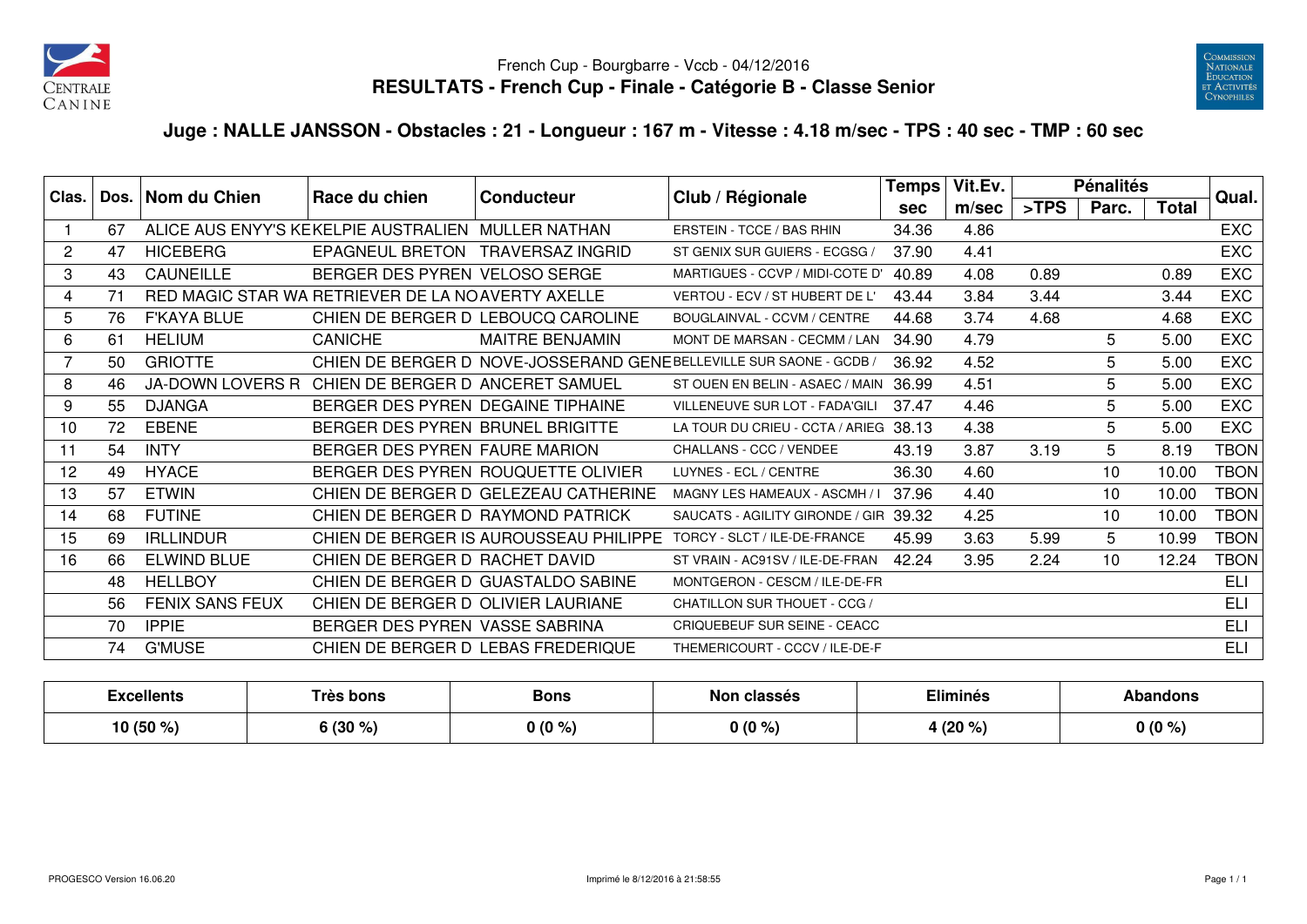



## **Juge : NALLE JANSSON - Obstacles : 21 - Longueur : 170 m - Vitesse : 4.59 m/sec - TPS : 37 sec - TMP : 56 sec**

| Clas.          |     | Dos. Nom du Chien                       | Race du chien                   | <b>Conducteur</b>                   | Club / Régionale                     | <b>Temps</b> | Vit.Ev. |      | <b>Pénalités</b> |              | Qual.       |
|----------------|-----|-----------------------------------------|---------------------------------|-------------------------------------|--------------------------------------|--------------|---------|------|------------------|--------------|-------------|
|                |     |                                         |                                 |                                     |                                      | sec          | m/sec   | >TPS | Parc.            | <b>Total</b> |             |
| $\mathbf 1$    | 82  | Keen                                    | <b>BORDER COLLIE</b>            | <b>Maunaert Olivier</b>             | Belgium / International              | 32.41        | 5.25    |      |                  |              | <b>EXC</b>  |
| 2              | 150 | <b>GUMBAL</b>                           | <b>BORDER COLLIE</b>            | <b>GRESPIER ADRIEN</b>              | FLEURY SUR ORNE - CUCVO / BAS        | 34.35        | 4.95    |      |                  |              | <b>EXC</b>  |
| 3              | 123 | <b>DIAM'S</b>                           |                                 | CHIEN DE BERGER B ALLERME SEBASTIEN | VOREPPE - CCV / RHONE-ALPES          | 34.55        | 4.92    |      |                  |              | <b>EXC</b>  |
| $\overline{4}$ | 147 | <b>GOMMETTE</b>                         | <b>BORDER COLLIE</b>            | <b>WILLAY OCTAVE</b>                | SOTTEVILLE SOUS LE VAL - CCSV        | 36.31        | 4.68    |      |                  |              | <b>EXC</b>  |
| 5              | 110 | <b>ESKY</b>                             | <b>BORDER COLLIE</b>            | <b>ALCAINA CLAUDINE</b>             | PACY SUR EURE - CCUPSE / EURE        | 37.65        | 4.52    | 0.65 |                  | 0.65         | <b>EXC</b>  |
| 6              | 90  | <b>H'FUNK</b>                           | <b>BORDER COLLIE</b>            | LE BIZEC ANTOINE                    | THEIX - CCV / BRETAGNE               | 38.26        | 4.44    | 1.26 |                  | 1.26         | <b>EXC</b>  |
| 7              | 87  | <b>HOOK</b>                             | <b>BORDER COLLIE</b>            | <b>BOUGOUIN ASTRID</b>              | DISTRE - DECS / MAINE ANJOU          | 38.62        | 4.40    | 1.62 |                  | 1.62         | <b>EXC</b>  |
| 8              | 190 | <b>DJINN</b>                            | <b>BORDER COLLIE</b>            | <b>LIZEUL CALLIOPEE</b>             | SAINT MICHEL CHEF CHEF - CCCJ        | 41.33        | 4.11    | 4.33 |                  | 4.33         | <b>EXC</b>  |
| 9              | 165 | <b>HEVER</b>                            | <b>BORDER COLLIE</b>            | <b>ORAND JULIEN</b>                 | LANDUDAL - GDA / BRETAGNE            | 33.50        | 5.07    |      | 5                | 5.00         | <b>EXC</b>  |
| 10             | 100 | <b>ELEKTRA</b>                          | <b>BORDER COLLIE</b>            | <b>MONCET MATHIEU</b>               | FERRALS LES CORBIERES - TAC          | 33.71        | 5.04    |      | 5                | 5.00         | <b>EXC</b>  |
| 11             | 179 | <b>FASHION</b>                          | <b>BORDER COLLIE</b>            | <b>MAGNOUX CHARLENE</b>             | BRESSUIRE - CAN / DEUX SEVRES        | 35.60        | 4.78    |      | 5                | 5.00         | <b>EXC</b>  |
| 12             | 141 | <b>HASKA</b>                            | <b>BORDER COLLIE</b>            | <b>THORIN DAVID</b>                 | PRIN DEYRANCON - PC / DEUX SE        | 36.16        | 4.70    |      | 5                | 5.00         | <b>EXC</b>  |
| 13             | 134 | <b>HARLEM</b>                           | <b>BERGER ALLEMAND</b>          | <b>MOLIN CÉLINE</b>                 | CRIQUEBEUF SUR SEINE - CEACC         | 36.40        | 4.67    |      | 5                | 5.00         | <b>EXC</b>  |
| 14             | 185 | GILS                                    | <b>BORDER COLLIE</b>            | PACATI ANTHONY                      | PACY SUR EURE - CCUPSE / EURE 36.52  |              | 4.65    |      | 5                | 5.00         | <b>EXC</b>  |
| 15             | 133 | FAR WEST LEGEND                         | <b>BERGER AUSTRALIE</b>         | <b>COROLLER ERWANN</b>              | VERTOU - ECV / ST HUBERT DE L'       | 36.69        | 4.63    |      | 5                | 5.00         | <b>EXC</b>  |
| 16             | 186 | <b>G'CARLITO</b>                        | <b>BORDER COLLIE</b>            | ALLIO JÉRÉMY                        | SAINT DOULCHARD - CCSD / CENT        | 36.89        | 4.61    |      | 5                | 5.00         | <b>EXC</b>  |
| 17             | 125 | <b>FINGER</b>                           | CHIEN DE BERGER B FLORES XAVIER |                                     | MARCOUSSIS - CAOM / ILE-DE-FRA 37.08 |              | 4.58    | 0.08 | 5                | 5.08         | <b>EXC</b>  |
| 18             | 180 | <b>H'KENZY</b>                          | <b>BORDER COLLIE</b>            | <b>BARBON DOMINIQUE</b>             | MIGENNES - CCM / BOURGOGNE           | 37.64        | 4.52    | 0.64 | 5                | 5.64         | <b>EXC</b>  |
| 19             | 80  | DOO-IT                                  | <b>BORDER COLLIE</b>            | <b>CHURLET NATHALIE</b>             | MEULAN EN YVELINES - ECSIB / IL      | 38.57        | 4.41    | 1.57 | 5                | 6.57         | <b>TBON</b> |
| 20             | 156 | <b>ELFIE</b>                            | <b>BORDER COLLIE</b>            | ROLLAND MORGAN                      | ERGUE GABERIC - CCSA / BRETAG 39.05  |              | 4.35    | 2.05 | 5                | 7.05         | <b>TBON</b> |
| 21             | 124 | <b>GUN'S ROSES</b>                      | <b>BORDER COLLIE</b>            | <b>MAGNOUX NATHAN</b>               | BRESSUIRE - CAN / DEUX SEVRES        | 39.09        | 4.35    | 2.09 | 5                | 7.09         | <b>TBON</b> |
| 22             | 176 | <b>IDEA</b>                             | <b>BORDER COLLIE</b>            | <b>DALBART RACHEL</b>               | MONT ST AIGNAN - CECMSA / SEIN 39.61 |              | 4.29    | 2.61 | 5                | 7.61         | <b>TBON</b> |
| 23             | 146 | GILL                                    | <b>BORDER COLLIE</b>            | <b>CENDRES DAMIEN</b>               | ALLINEUC - CBT / BRETAGNE            | 40.16        | 4.23    | 3.16 | 5                | 8.16         | <b>TBON</b> |
| 24             | 86  | <b>HEROSS</b>                           | <b>BORDER COLLIE</b>            | <b>PERRIER SYNTHIA</b>              | VAUX - A'VAUX CHIENS / BOURBO        | 34.74        | 4.89    |      | 10               | 10.00        | <b>TBON</b> |
| 25             | 154 | INDIANA JONES DIT I BORDER COLLIE       |                                 | MILLEVILLE FRANCOISE                | COURCELLES LES LENS - ODACL /        | 35.19        | 4.83    |      | 10               | 10.00        | <b>TBON</b> |
| 26             | 84  | <b>IRLANDE DELKISS CA BORDER COLLIE</b> |                                 | <b>TRAVERSAZ INGRID</b>             | ST GENIX SUR GUIERS - ECGSG,         | 35.38        | 4.80    |      | 10               | 10.00        | <b>TBON</b> |
| 27             | 107 | <b>HERETIK</b>                          | <b>BORDER COLLIE</b>            | <b>MOUCHY DAVID</b>                 | MIGENNES - CCM / BOURGOGNE           | 35.72        | 4.76    |      | 10               | 10.00        | <b>TBON</b> |
| 28             | 145 | LAYA DU MERLE BLU BORDER COLLIE         |                                 | PASSEY CAMILLE                      | CRIQUEBEUF SUR SEINE - CEACC         | 38.34        | 4.43    | 1.34 | 10               | 11.34        | <b>TBON</b> |
| 29             | 173 | <b>EASY</b>                             | <b>BORDER COLLIE</b>            | DA COSTA ARNAUD                     | ANGERS - CCSEA / MAINE ANJOU         | 43.42        | 3.92    | 6.42 | 5                | 11.42        | <b>TBON</b> |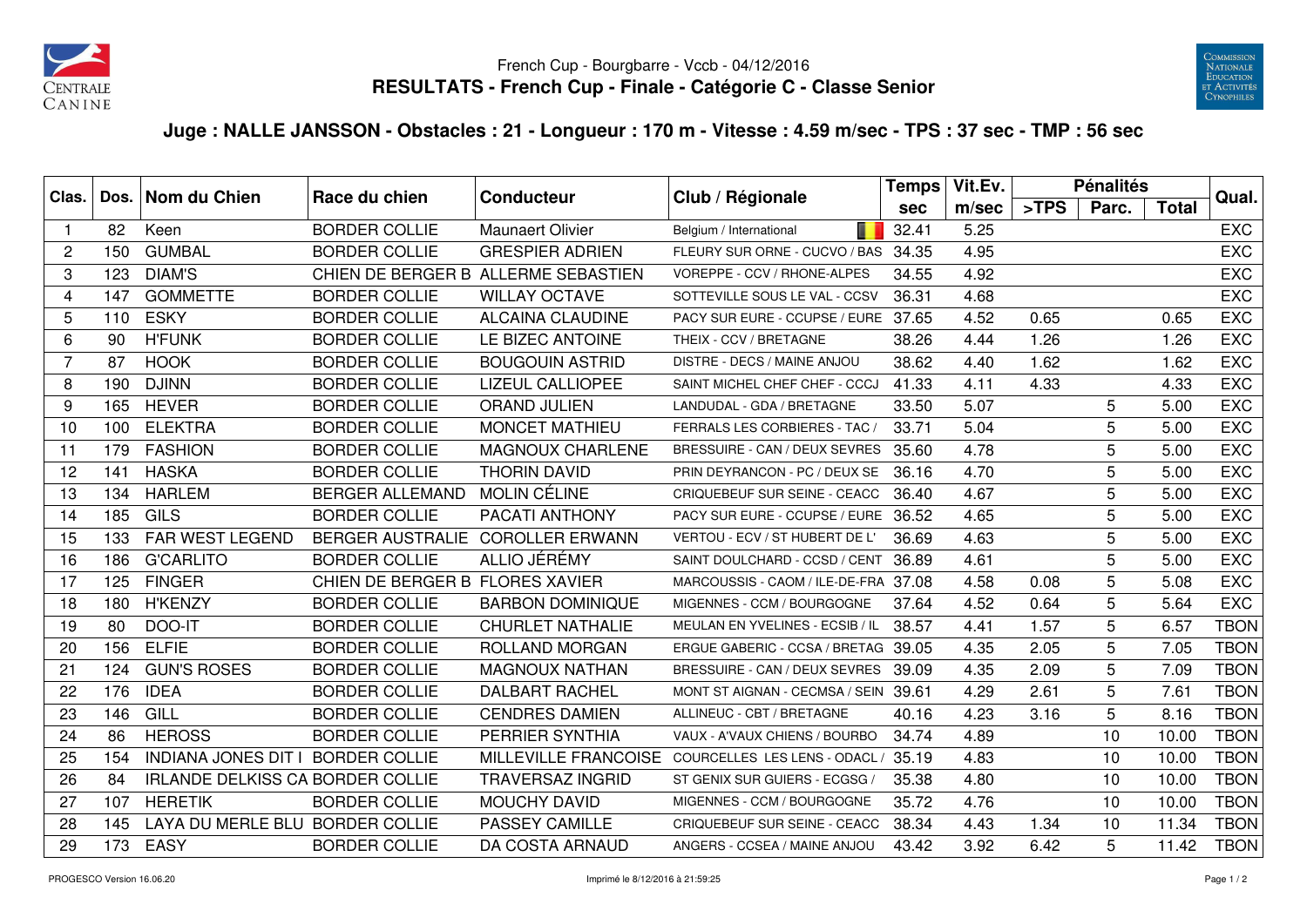| 30 |         | 132 HEAVEN                         | <b>BORDER COLLIE</b>                | ZIELINSKI NADEGE                                     | MARCK - CCM / ST-HUBERT-DU-NO 38.67               |       | 4.40 | 1.67  | 10 | 11.67 | <b>TBON</b> |
|----|---------|------------------------------------|-------------------------------------|------------------------------------------------------|---------------------------------------------------|-------|------|-------|----|-------|-------------|
| 31 |         | 136 IZY OF BRUMAGNUS BORDER COLLIE |                                     | <b>DEPRECQ AMELIE</b>                                | MARQUETTE LES LILLE - CCM / ST- 41.32             |       | 4.11 | 4.32  | 10 | 14.32 | <b>TBON</b> |
| 32 |         | 168 GIVEN JOY                      | <b>BORDER COLLIE</b>                | <b>QUARIN SEVERINE</b>                               | SAINT GEORGES DE POISIEUX - C 41.74               |       | 4.07 | 4.74  | 10 | 14.74 | <b>TBON</b> |
| 33 |         | 138 ENJOY                          | <b>BORDER COLLIE</b>                | <b>AUTISSIER ASTRID</b>                              | THEIX - CCV / BRETAGNE                            | 41.77 | 4.07 | 4.77  | 10 | 14.77 | <b>TBON</b> |
| 34 |         | 158 HASLAN PDS                     | CHIEN DE BERGER B GAILLARD PHILIPPE |                                                      | ST CLEMENT DE LA PLACE - DCCC 36.02               |       | 4.72 |       | 15 | 15.00 | <b>TBON</b> |
| 35 | 93      | <b>HABI</b>                        | <b>BORDER COLLIE</b>                | <b>COUSIN HELENE</b>                                 | CHANTONNAY - SCCC / VENDEE                        | 47.38 | 3.59 | 10.38 | 5  | 15.38 | <b>TBON</b> |
| 36 | 98      | <b>IONA</b>                        | <b>BORDER COLLIE</b>                | <b>VENAT SEBASTIEN</b>                               | CRIQUEBEUF SUR SEINE - CEACC 47.41                |       | 3.59 | 10.41 | 5  | 15.41 | <b>TBON</b> |
| 37 | 88      | <b>ICKO</b>                        | <b>BORDER COLLIE</b>                | <b>LAUNAY AUDREY</b>                                 | MONT ST AIGNAN - CECMSA / SEIN 38.29              |       | 4.44 | 1.29  | 15 | 16.29 | <b>BON</b>  |
| 38 | 116     | <b>INOX</b>                        | <b>BORDER COLLIE</b>                | <b>GUILLEMOT ANTHONY</b>                             | LANDUDAL - GDA / BRETAGNE                         | 38.38 | 4.43 | 1.38  | 15 | 16.38 | <b>BON</b>  |
| 39 | 139     | <b>DIABOLO</b>                     | CHIEN DE BERGER B MARTIN MARC       |                                                      | VILLE SOUS ANJOU - ECVSA / RHO 38.86              |       | 4.37 | 1.86  | 15 | 16.86 | <b>BON</b>  |
| 40 |         | 143 G'METIS                        | BERGER HOLLANDAI LABBE NOLWENN      |                                                      | THEIX - CCV / BRETAGNE                            | 40.94 | 4.15 | 3.94  | 15 | 18.94 | <b>BON</b>  |
| 41 | 163     | <b>GUINNESS</b>                    | <b>BORDER COLLIE</b>                | <b>HAYERE JACQUES</b>                                | CHANGE - CCPM / MAINE ANJOU                       | 38.61 | 4.40 | 1.61  | 20 | 21.61 | <b>BON</b>  |
| 42 | 144     | GOOD WITCH CARTE BORDER COLLIE     |                                     | <b>BERTHE LAURENT</b>                                | LIVRON SUR DROME - ACL / RHON 44.28               |       | 3.84 | 7.28  | 15 | 22.28 | <b>BON</b>  |
| 43 | 95      | <b>FIFA</b>                        | <b>BORDER COLLIE</b>                | <b>MULLER REYNALD</b>                                | PACY SUR EURE - CCUPSE / EURE 51.93               |       | 3.27 | 14.93 | 10 | 24.93 | <b>BON</b>  |
|    |         | 188 GUMP                           | CHIEN DE BERGER B MESLIN STEPHANIE  |                                                      | MONT ST AIGNAN - CECMSA / SEIN 43.73              |       | 3.89 | 6.73  | 20 | 26.73 | <b>NCL</b>  |
|    |         | 102 EDELWEISS                      | <b>BORDER COLLIE</b>                | DE MONTCUIT ERWANN ALLINEUC - CBT / BRETAGNE         |                                                   |       |      |       |    |       | <b>ELI</b>  |
|    |         | 112 DOUBAI                         | <b>BORDER COLLIE</b>                | <b>COUSSINOUX FREDERIC LE SUBDRAY - CCB / CENTRE</b> |                                                   |       |      |       |    |       | <b>ELI</b>  |
|    | 115     | DIAGEMTAS NEW DR BORDER COLLIE     |                                     | <b>LEMOINE SERGE</b>                                 | CHATEAUBRIANT - ACC / ST HUBE                     |       |      |       |    |       | <b>ELI</b>  |
|    | 119 ICE |                                    |                                     | BERGER AUSTRALIE CAUDRILLIER JÉROME                  | CESSON SEVIGNE - CCRC / BRETA                     |       |      |       |    |       | <b>ELI</b>  |
|    | 120     | HEILEY HYUMI MOON BORDER COLLIE    |                                     | <b>FANTINI DAVINA</b>                                | GEISPOLSHEIM - ECG / BAS RHIN                     |       |      |       |    |       | <b>ELI</b>  |
|    |         | 122 FIFTY                          | CHIEN DE BERGER B CHURLET BRUNO     |                                                      | MEULAN EN YVELINES - ECSIB / IL                   |       |      |       |    |       | <b>ELI</b>  |
|    |         | 130 GALWAY GIRL                    | <b>BORDER COLLIE</b>                | <b>FRANCH ANAÎS</b>                                  | FERRALS LES CORBIERES - TAC /                     |       |      |       |    |       | <b>ELI</b>  |
|    |         | 148 GET 27                         | <b>BORDER COLLIE</b>                | ORAND CHLOE                                          | LANDUDAL - GDA / BRETAGNE                         |       |      |       |    |       | <b>ELI</b>  |
|    | 151     | <b>GAMELLE</b>                     | <b>BORDER COLLIE</b>                | <b>MEUNIER PHILIPPE</b>                              | SALLES D ANGLES - LES CANI'KAZ                    |       |      |       |    |       | <b>ELI</b>  |
|    |         | 153 HOALEN                         | CHIEN DE BERGER B LE SOMMER JUDITH  |                                                      | THEIX - CCV / BRETAGNE                            |       |      |       |    |       | <b>ELI</b>  |
|    |         | 155 ESPRIT                         | <b>BORDER COLLIE</b>                | <b>JEANNOT THIERRY</b>                               | OUISTREHAM - CCORB / BASSE-N                      |       |      |       |    |       | <b>ELI</b>  |
|    |         | 159 GOLDEN EYES                    | <b>BORDER COLLIE</b>                | <b>CLAUDON JULIE</b>                                 | LACHAPELLE ST PIERRE - CCPT /                     |       |      |       |    |       | <b>ELI</b>  |
|    | 171     | <b>DANA</b>                        | <b>BORDER COLLIE</b>                |                                                      | ROYNARD CHRISTINE CHPACY SUR EURE - CCUPSE / EURE |       |      |       |    |       | <b>ELI</b>  |
|    |         | 172 GLAZIK                         | <b>BORDER COLLIE</b>                | <b>DOUGNON NELLY</b>                                 | <b>GARLAN - CMCU / BRETAGNE</b>                   |       |      |       |    |       | <b>ELI</b>  |
|    |         | 175 JAGUAR                         | <b>BORDER COLLIE</b>                | <b>GARNIER AURÉLIE</b>                               | LE FIDELAIRE - CCF / EURE                         |       |      |       |    |       | <b>ELI</b>  |
|    | 178 IZY |                                    | <b>BORDER COLLIE</b>                | <b>GUIMARD DIDIER</b>                                | BOUGUENAIS - BSC / ST HUBERT                      |       |      |       |    |       | <b>ELI</b>  |

| <b>Excellents</b> | Trės bons        | <b>Bons</b>            | classás<br>והוח<br>стаээсэ<br>ושי | Eliminés                                   | าndons   |
|-------------------|------------------|------------------------|-----------------------------------|--------------------------------------------|----------|
| 18 (30 %          | 18 (30 %<br>70 I | $57 \%$<br>- 74<br>.01 | $.1.67$ %<br>7o)                  | $\sim$ $\sim$ $\sim$ $\sim$<br>196<br>$\%$ | $0(0\%)$ |